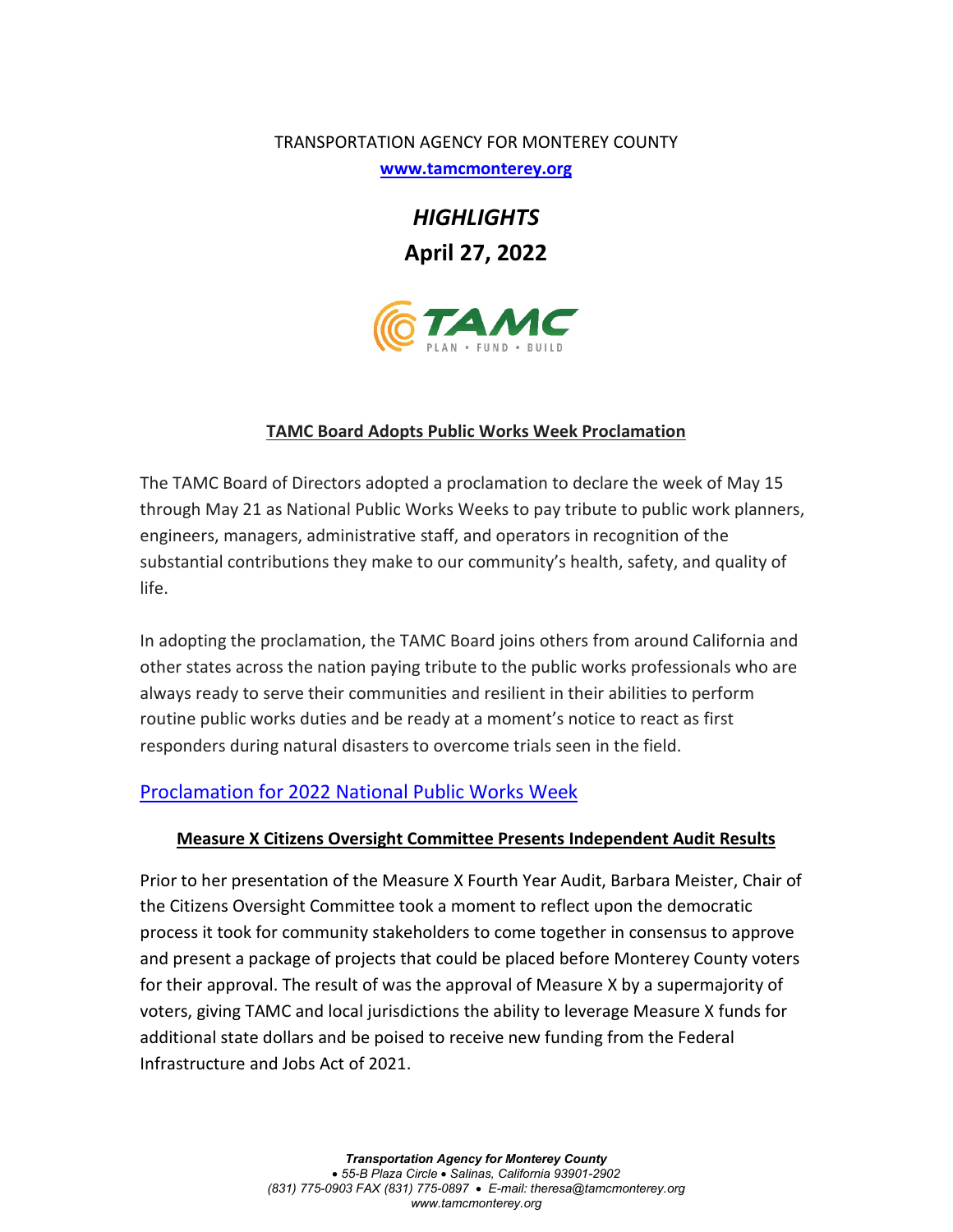In keeping with their responsibilities, the Citizen Oversight Committee's auditsubcommittee conducted the independent audits of the revenues and expenditures in January 2022, to assure that Measure X funds are being spent in accordance with the requirements of the Transportation Safety & Investment Plan passed by Monterey County voters in 2016.

In the past fiscal year, 2021/22, Measure X generated \$32.4 million in revenue for transportation improvements in Monterey County. Of that amount, 60% was distributed to the cities and the County for local projects, while the remaining 40% was programmed to regional safety and mobility projects.

The report revealed that the cities of Carmel-by-the-Sea, Sand City and Greenfield were not in compliance with Measure X requirements. Carmel and Sand City failed to meet their maintenance of effort requirements, while Greenfield failed to submit all the required reports. This resulted in TAMC withholding Measure X funds for these three cities until the compliance issues are addressed. However, as of this week, the City of Carmel-by-the-Sea has rectified their maintenance of effort requirement and their disbursement of Measure X funds has resumed.

The results of the Measure X fourth year audit and the Measure X Annual Report are included in the Transportation's Agency's 2021 Annual Report, which will be sent to Monterey County residents and posted on the TAMC website in May.

# [2021 Measure X Annual Audit](https://tamc.novusagenda.com/AgendaWeb/AttachmentViewer.ashx?AttachmentID=4222&ItemID=3394)

# **Safe Routes to School Update Presentation**

TAMC Principal Planner Ariana Green received praise from Board Members for a comprehensive update on the Agency's Measure X funded Safe Routes to School Program initiative.

Measure X provides \$20 million over the 30-year life of the measure for the Safe Routes to School Program to match state and federal grants to fund projects and programs that improve children's health by making walking and bicycling safer and easier. To date, \$569 thousand of Measure X money has leveraged \$5.6 million of state and federal grant dollars to plan for the initiative to build safe routes to school projects and fund education and encouragement programs.